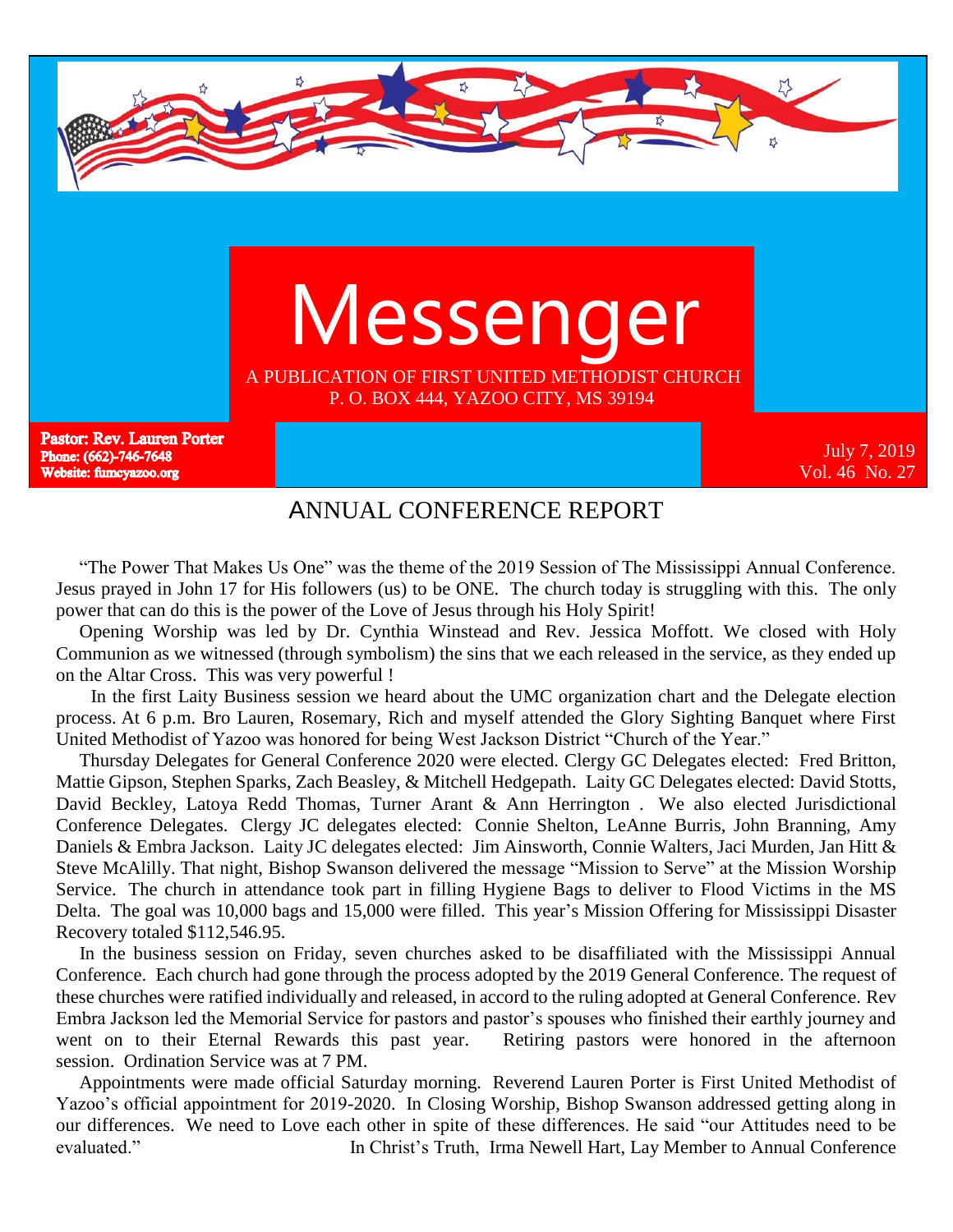

**SUNDAY, JULY 7** 9:00 a.m. Come AZ U R Service 9:50 a.m. Sunday School 11:00 a.m. Traditional Worship Service

**MONDAY, JULY 8** 9-12 noon Methodist Market 6:30 p.m. Prison Bible Study

**WEDNESDAY, JULY 10** 5:30 p.m. In the Hands of God/Prayer Meeting

**SATURDAY, JULY 13** 9-12 noon Methodist Market



 9. Marian Bess Carter 11. Dee Webb 13. Linda McDonald



 *Sympathy and love is extended to Todd and Mary Kathryn Hart and family in the death of Todd's grandfather, J. P. Sartain, who died June 21, 2019.* 



*John Copeland*

JoAnne Collins

*Becky Jones* 

JoAnne Collins

*Macel Simmons*

John Phillips, III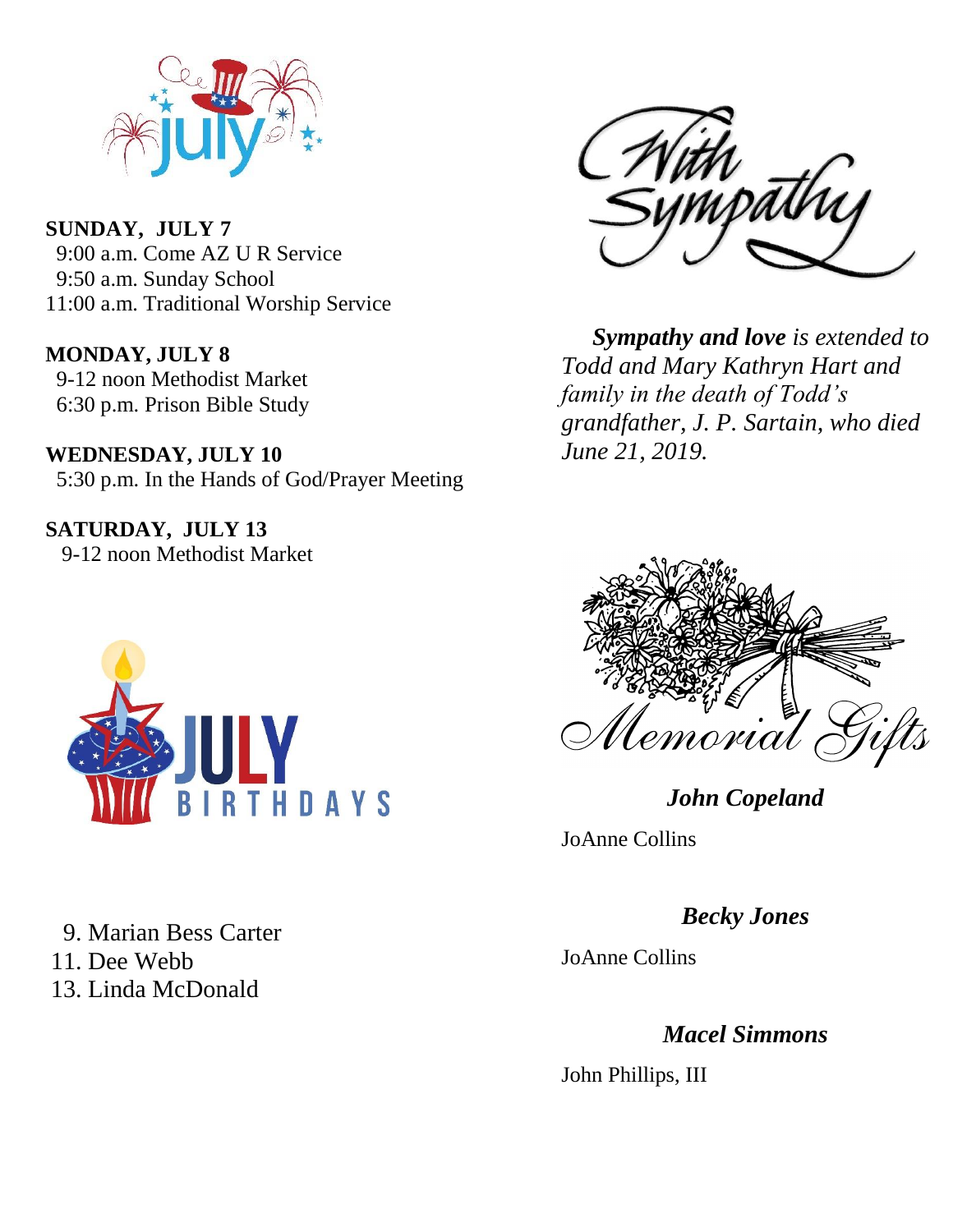Solid ound

# **Solid Ground Youth**

 This Sunday will be a review and follow-up of the Book of Psalm. We need to always remember that God is with us. He wants what is best for us. He wants a relationship with us. We need to look to Him for guidance, reassurance, and we need to trust Him.

## **Sunday Night Youth and Wednesday Night Small Group**

 There are several Youth who will be leaving this Saturday, July 6 for M28 Camp/Lake Junaluska in North Carolina. The theme for this year's camp is *TRANSFORMED*. The scripture is from Romans 12:2. Please be in prayer for God to move in the lives of these Youth while they are at camp. We are living in a world that wants our children and teens to be conformed, but we as Christians and parents want to see their lives transformed by God. We will be returning on Wednesday, July 10.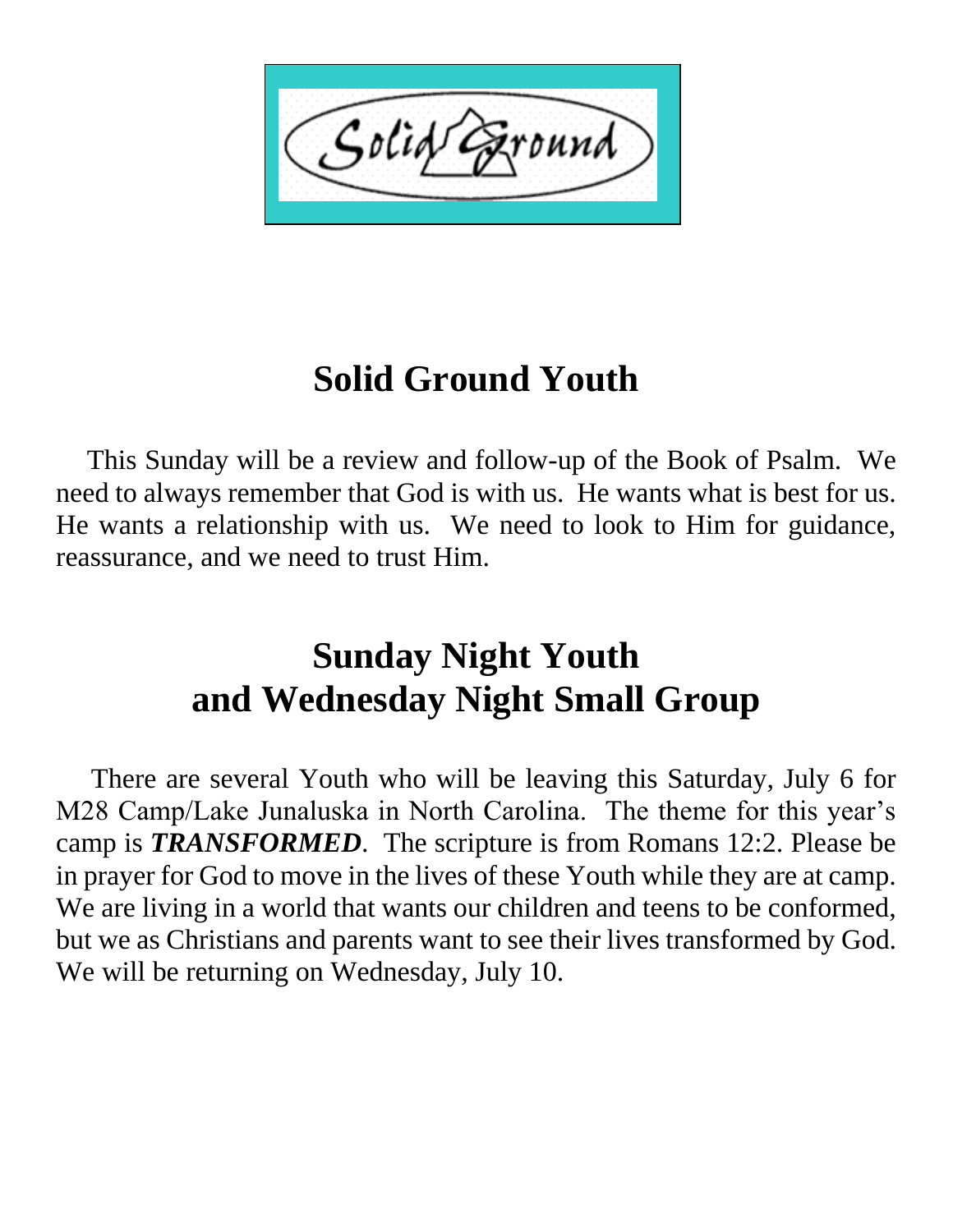# Children's Page



 "I will make your name respected, and you will be a blessing."

Genesis 12:2



 During the next several weeks, we will be talking about Abraham and his family. We will begin with the story of how God asked Abraham to leave his home, and travel to the land that God had for him. God required that Abraham trust him. As we study this lesson, we can see how it must have been hard for Abraham. We all go through things that we don't understand, but we must always remember to trust God.

## **HisKidz & Planet 456 Summer Activities:**

 Thank you so much to everyone who has been a part of our Summer activities. The children have had such a great time fellowshipping with each other throughout the Summer. Thank you to Julie and De Paul for allowing the church to have the Patriotic Pool party at your home. The kids had a blast! Also, thank you to the parents who helped chaperone the trip to Party Safari. We had a great group of kids who were able to attend this event. Finally, thank you to all of the parents for your well-behaved children. We have been on several outings this Summer, and on each one there have been 15-25 children. The staff at every venue has commented on how "good" all the children were. This is a reflection on you as parents. Thank you!